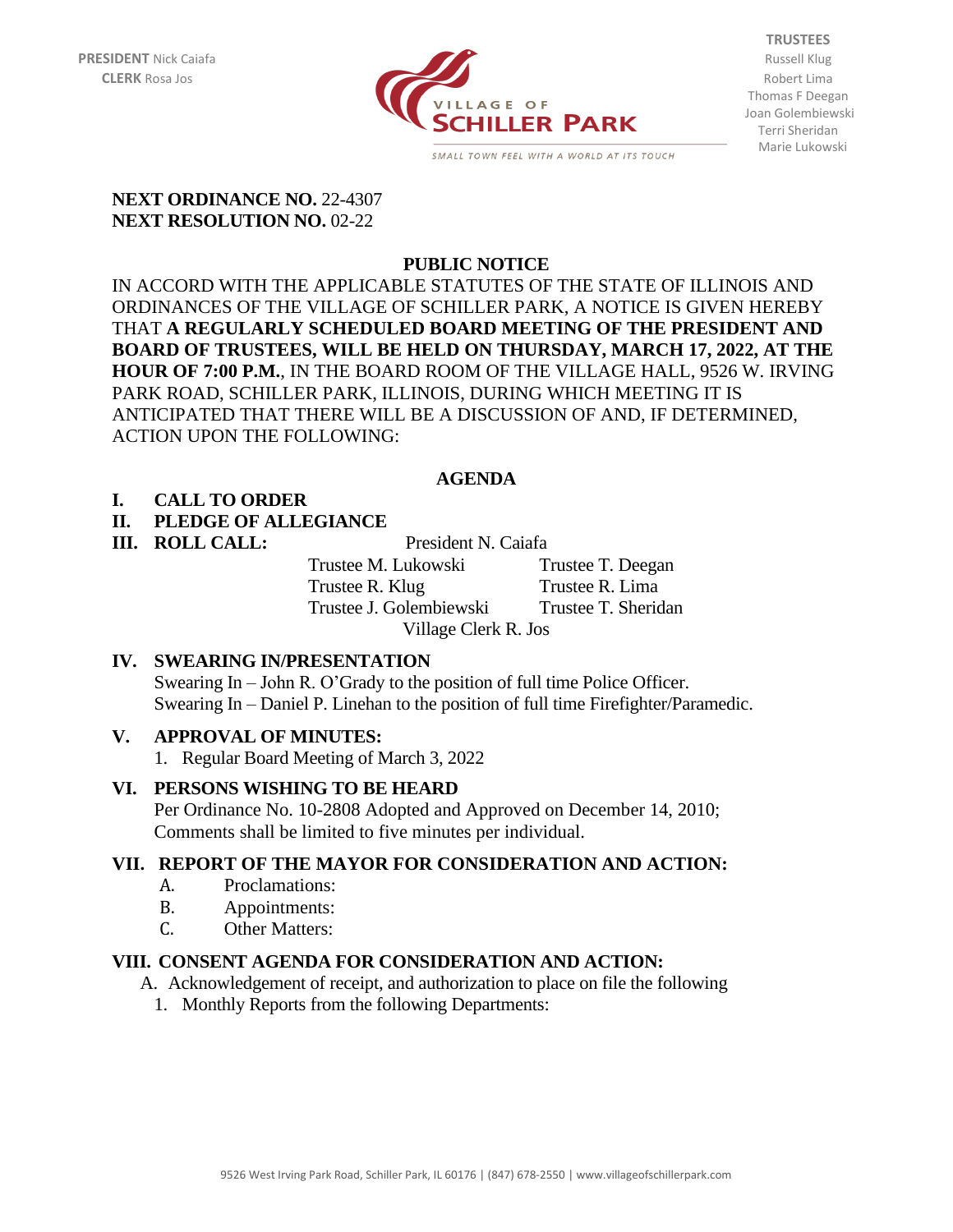- a. Community Development
- b. Fire Department
- c. Police Department
- d. Public Works

### **IX. DISCUSSION AND ACTION ITEMS:**

- 1. Village Manager's Report
- 2. Village Engineer's Report
- 3. Department Heads' Report
- 4. Elected Officials' Comments
- 5. Mannheim and Irving Development
- 6. SMG
- 7. Tollway Phase I Interchange
- 8. Development Updates
- 9. Status of Infrastructure Improvement Project
- 10. Financial Matters

## **X. COMMITTEE REPORTS FOR CONSIDERATION AND ACTION:**

- A. LICENSE (Business, Liquor, Ordinances, Utilities, and General Permits) Chr. Lukowski, Klug, Deegan Current Report
- B. PUBLIC WORKS (Streets, Water, Storm Water, Engineering, Fleet/Building Maintenance) Chr. Klug, Lukowski, Golembiewski Current Report
- C. COMMUNITY DEVELOPMENT (Planning, Zoning, Health, Building, Environment, and Transportation) Chr. Golembiewski, Sheridan, Lima Current Report
- D. PUBLIC SAFETY (Police, Fire, Emergency Management, 911, and EMS) Chr. Deegan, Klug, Lukowski Current Report
- E. ADMINISTRATION/FINANCE (Human Resources, Insurance, Bills, Legal) Chr. Lima, Deegan, Sheridan
	- 1. Motion to Approve the Current List of Bills in the Amount of \$685,051.15. This Includes the Following Non-Recurring Invoices:
		- a. Ciorba Group Consulting Water Facility Assessment
		- b. Edwin Hancock Engineering Design Engineering Rose Street
		- c. Rango Water and Sewer 9743 River Street Water Main Break